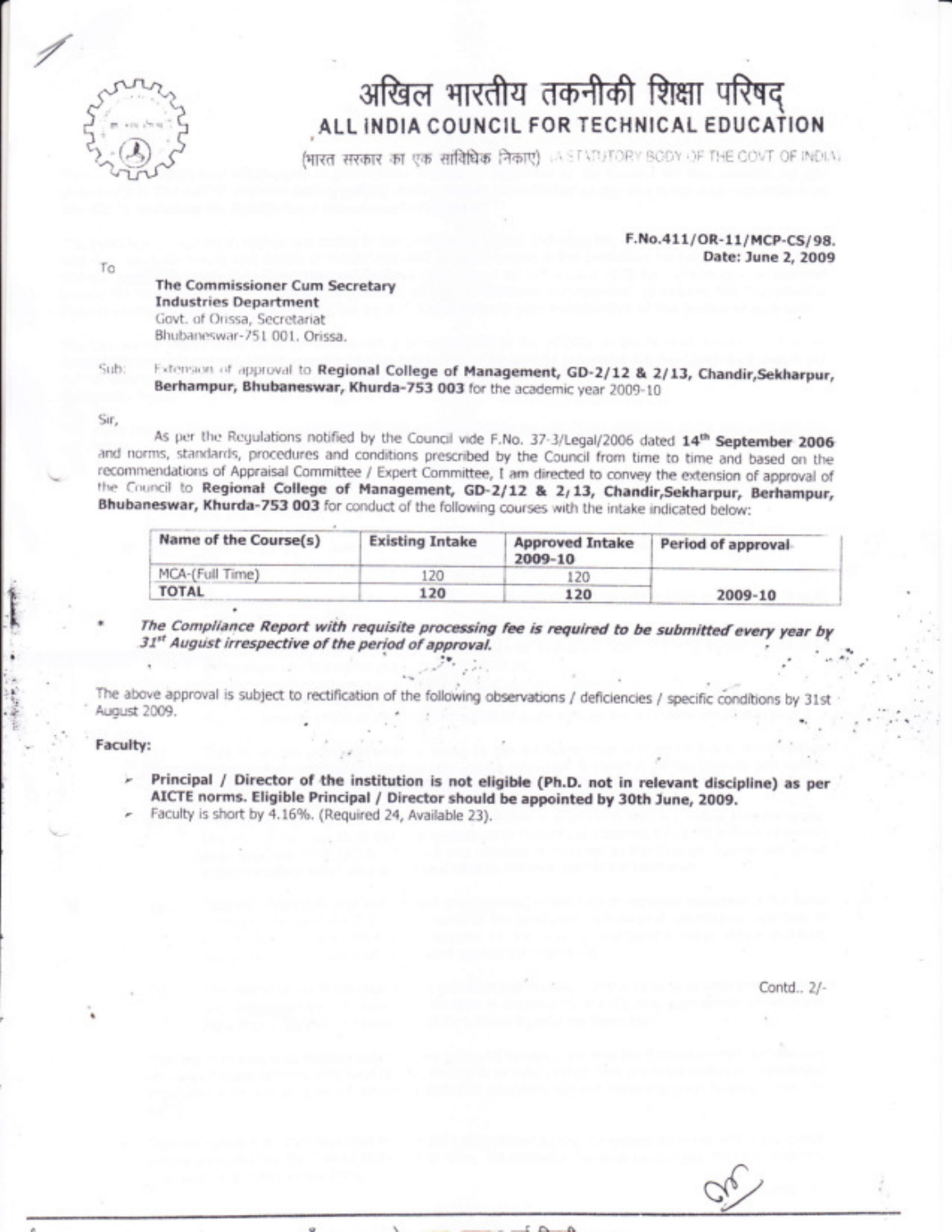## Note: The mandatory disclosure in prescribed format is required to be hosted on the website as per directions in the AICTE website failing which, action would be initiated as per the rules and regulations of the AICTE including No Admission / Withdrawal of approval.

 $-2-$ 

The institution is required to submit two copies of the Compliance Report, indicating the rectification of deficiencies along with mandatory disclosure and details of faculty recruited for each course in the prescribed format (available at AICTE Website www.aicte.ernet.in) to the concerned Regional Office latest by 31st August 2009 for consideration of approval beyond the session 2009-10. It may be noted that all the institutions are required to submit the Compliance Report alongwith requisite processing fee by 31st August every year irrespective of the period of approval.

The Compliance Report must be accompanied with a processing fee of Rs. 50,000/- in the form of demand draft in the favour of Member Secretary, AICTE, payable at New Delhi. In the absence of processing fee the Compliance Report will not be entertained. Following the Compliance report, the Council would verify the status in respect of rectification of deficiencies through surprise random inspection without any prior notice.

The above approval if granted after rectification of deficiencies would be subject to the fulfillment of the following general conditions:

- 1 That the management shall provide adequate funds for development of land and for providing related infrastructural, instructional and other facilities as per norms and standards laid down by the Council from time to time and for meeting recurring expenditure.
- That the admission shall be made only after adequate infrastructure and all other facilities are  $2. (a)$ provided as per norms and guidelines of the AICTE.
	- That the admissions shall be made in accordance with the regulations notified by the Council from  $(b)$ time to time.
	- That the curriculum of the course, the procedure for evaluation/ assessment of students shall be in  $(c)$ accordance with the norms prescribed by the AICTE.
	- That the Institution shall not allow closure of the Institution or discontinuation of the course(s) or start any new course(s) or alter intake capacity of seats without the prior approval of the Council.  $(d)$  $\sim$   $\sim$
	- That no excess admission shall be made by the Institution over and above the approved intake under any circumstances. In case any excess admission is reported to the Council, appropriate  $(e)$ penal action including withdrawal of approval shall be initiated against the Institution.
	- That the institutions shall not have any collaborative arrangements with any Indian and/ or Foreign Universities for conduct of technical courses other than those approved by AICTE without obtaining  $(f)$ prior approval from AICTE. In case any violation is reported to the Council, appropriate penal action including withdrawal of approval shall be initiated against the Institution.
	- That the Institution shall not conduct any course(s) in the field of technical education in the same premises/ campus and / or in the name of the Institution without prior permission/ approval of  $(q)$ AICTE. In case any violation is reported to the Council, appropriate penal action including withdrawal of approval shall be initiated against the Institution.
	- The institution shall not conduct any non-technical course(s) in the same premises/ campus under any circumstances. In case any violation is reported to the Council, appropriate penal action  $(h)$ including withdrawal of approval shall be initiated against the Institution.
	- That the institution shall operate only from the approved location, and that the institution shall not open any off campus study centers/ extension centers directly or in collaboration with any other institution/ university/ organization for the purpose of imparting technical education without obtaining prior approval from the AICTE.
- That the tuition and other fees shall be charged as prescribed by the Competent Authority within the overall criteria prescribed by the Council from time to time. No capitation fee shall be charged from the students/ guardians of students in any form.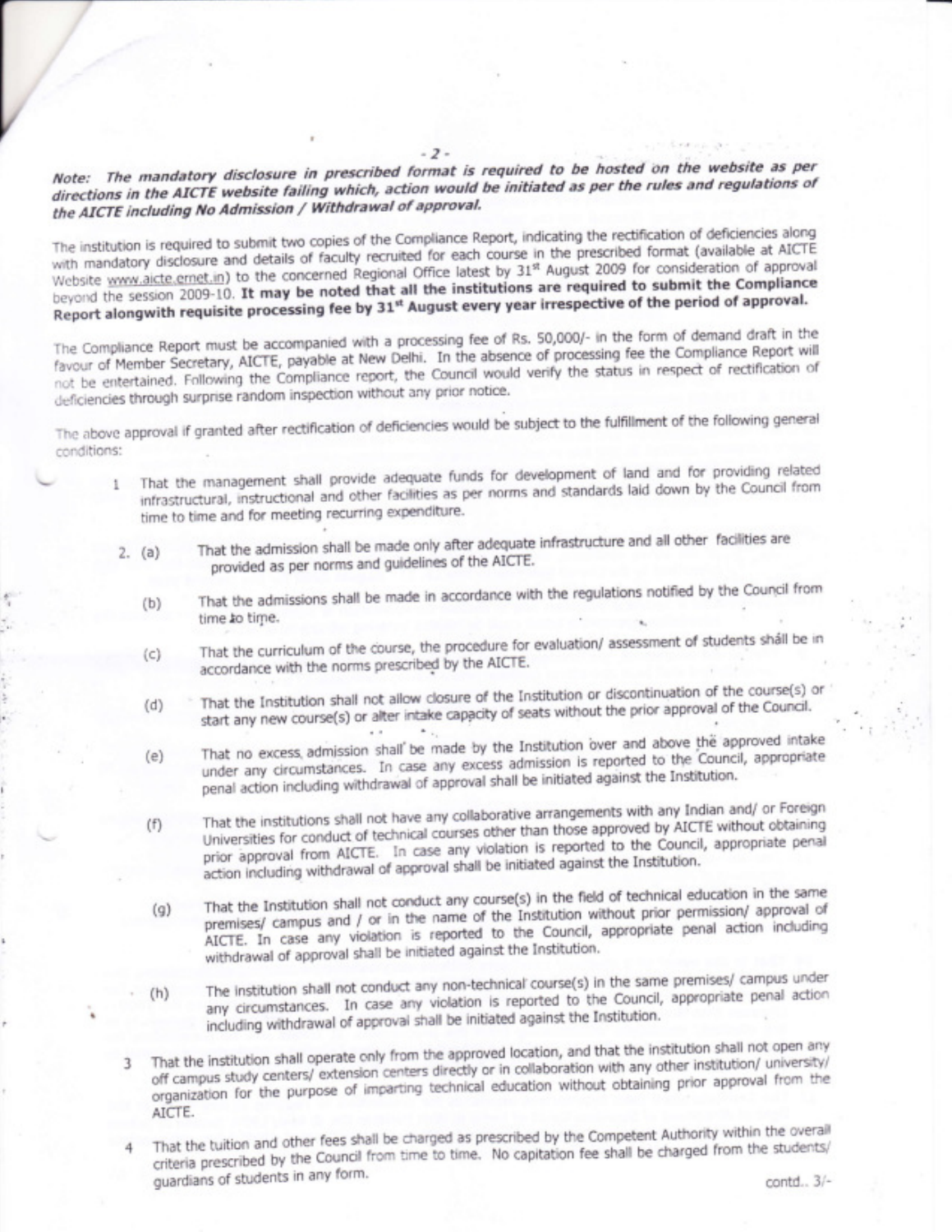- 5 That the accounts of the Institution shall be audited annually by a certified Chartered Accountant and shall be open for inspection by the Council or any body or persons authorized by it.
- That the Director/ Principal and the teaching and other staff shall be selected according to procedures, 6. qualifications and experience prescribed by the Council from time to time and pay scales are as per the norms prescribed by the Council from time to time.
- That the institution shall furnish requisite returns and reports as desired by AICTE in order to 7  $(a)$ ensure proper maintenance of administrative and academic standards.
	- That the technical institution shall publish an information booklet before commencement of the  $(b)$ academic year giving details regarding the institution and courses/ programmes being conducted and details of infrastructural facilities including faculty etc. in the form of mandatory disclosure. The information booklet may be made available to the stakeholders of the technical education on cost basis. The mandatory disclosure information shall be put on the Institution Website. The information shall be revised every year with updated information about all aspects of the institution.
	- That it shall be mandatory for the technical institution to maintain a Website providing the  $(c)$ prescribed information. The Website information must be continuously updated as and when changes take place.
	- That a compliance report in the prescribed format along with mandatory disclosures on fulfillment  $(d)$ of the above conditions, shall be submitted each year by the Institution within the time limit prescribed by the Council from time to time i.e. 31<sup>st</sup> August 2009 for the current year.
	- That if Technical Institution fails to disclose the information or suppress and/ or misrepresent the  $(e)$ information, appropriate action could be initiated including withdrawal of AICTE approval.
- That all the laboratories, workshops etc. shall be equipped as per-the syllabi of the concerned affiliated University'and shall be in operational condition before making admissions.
- That a library shall be established with adequate number of titles, books, journals (both Indian & Foreign) etc as per AICTE norms.
- 10 That a computer center with adequate number of terminals, Printers etc. shall be established as per AICTE norms.
- 11 AICTE may carry out random inspections round the year for verifying the status of the Institutions to ensure maintenance of norms and standards.
- 12 That the AICTE may also conduct inspections with or without notifying the dates to verify specific complaints of mis-representation, violation of norms and standards, mal-practices etc.
- 13 That the Institution by virtue of the approval given by Council shall not automatically become claimant to any grant-in-aid form the Central or State Government.
- 14 That in the event of a student/ candidate withdrawing before the starting of the course, the wait listed candidates should be given admission against the vacant seat. The entire fee collected from the student, after a deduction of the processing fee of not more than Rs. 1000/-(Rupees One thousand only) shall be refunded and returned by the Institution / University to the student/ candidate withdrawing from the programme. It would not be permissible for Institutions and Universities to retain the School/ Institution Leaving Certificates in original to force retention of admitted students (See Public Notice AICTE/ DPG/ 03(01) /2008)
- 15 The Institute shall take appropriate measures for prevention of ragging in any form, in the light of directions of Supreme Court of India in Writ Petition No. © 656/1998. Incase of failure to prevent the instances of ragging by the Institutions, the Council shall take appropriate action including withdrawal of approval.